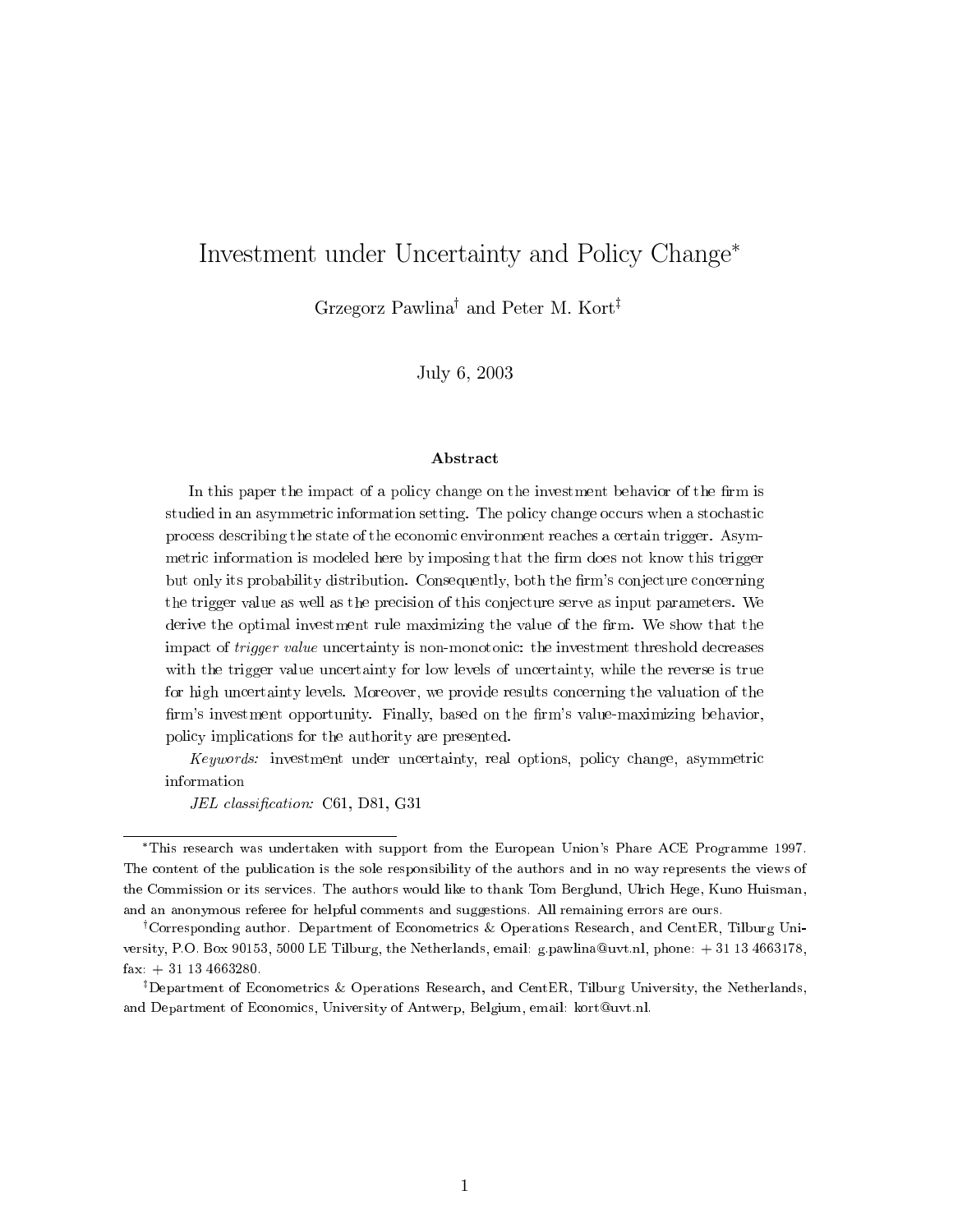### $\mathbf{1}$ Introduction

Corporate investment opportunities may be represented as a set of (real) options to acquire productive assets. In the literature it is widely assumed that the present values of cash flows generated by these assets are uncertain and that their evolution can be described by a stochastic process. Consequently, identification of the optimal exercise strategies for real options plays a crucial role in capital budgeting and in the maximization of a firm's value.

So far, the real options literature provides relatively little insight into the impact of structural changes of the economic environment on the investment decisions of a firm. The existing papers (excellent surveys of those are provided in Dixit and Pindyck, 1996, Lander and Pinches, 1998, and Schwartz and Trigeorgis, 2001) mainly consider continuous changes in the values of relevant variables. Most of the time, this results in the assumption that the entire uncertainty in the economy can be described by a geometric Brownian motion.

In case of structural changes it is more realistic to model an economic variable as a process that makes infrequent but discrete jumps.<sup>1</sup> In such cases use is made of a Poisson (jump) process. However, within such a framework the implicit assumption is made that the firm has virtually no information about the mechanisms governing the shocks in the economy. It is natural to assume that the firm can to some extent assess the precision of its conjecture concerning the moment of change, i.e. that it knows the variance of the estimate of timing of the future event. A Poisson based approach does not allow for including this type of uncertainty in the analysis since it entails a single parameter characterizing the arrival rate of the jump. Consequently, such a modelling approach lacks degrees of freedom necessary for capturing both the expectation and the precision of this expectation.

We propose a method to model the impact of a policy change on the investment strategy of the firm that takes into account the precision of information concerning the policy change possessed by the firm while making the investment decision. In our approach the expectation of the moment of the change as well as its variance serve as input parameters. We model the policy change as being triggered by a sufficiently high realization of a stochastic process related to the value of the investment opportunity. The policy change results in an upward jump in the (net) investment cost. The firm is not aware of the exact value of the trigger but it knows the probability distribution underlying the trigger. Taking into account consistent authority behavior, the firm knows that a jump will not occur as long as the current value of the variable remains below the maximum that this variable has attained in the past. When the underlying variable reaches a new maximum and still the jump does not occur, the firm updates its conjecture about the value of the barrier.

An interesting example of a structural change in the economy has been provided by Hassett and Metcalf (1999), who analyze how an expected reduction in the investment tax

 ${}^{1}$ For instance, recent tax debates both in the US and across Europe constitute a significant source of uncertainty associated with discountinuous changes in the economic environment.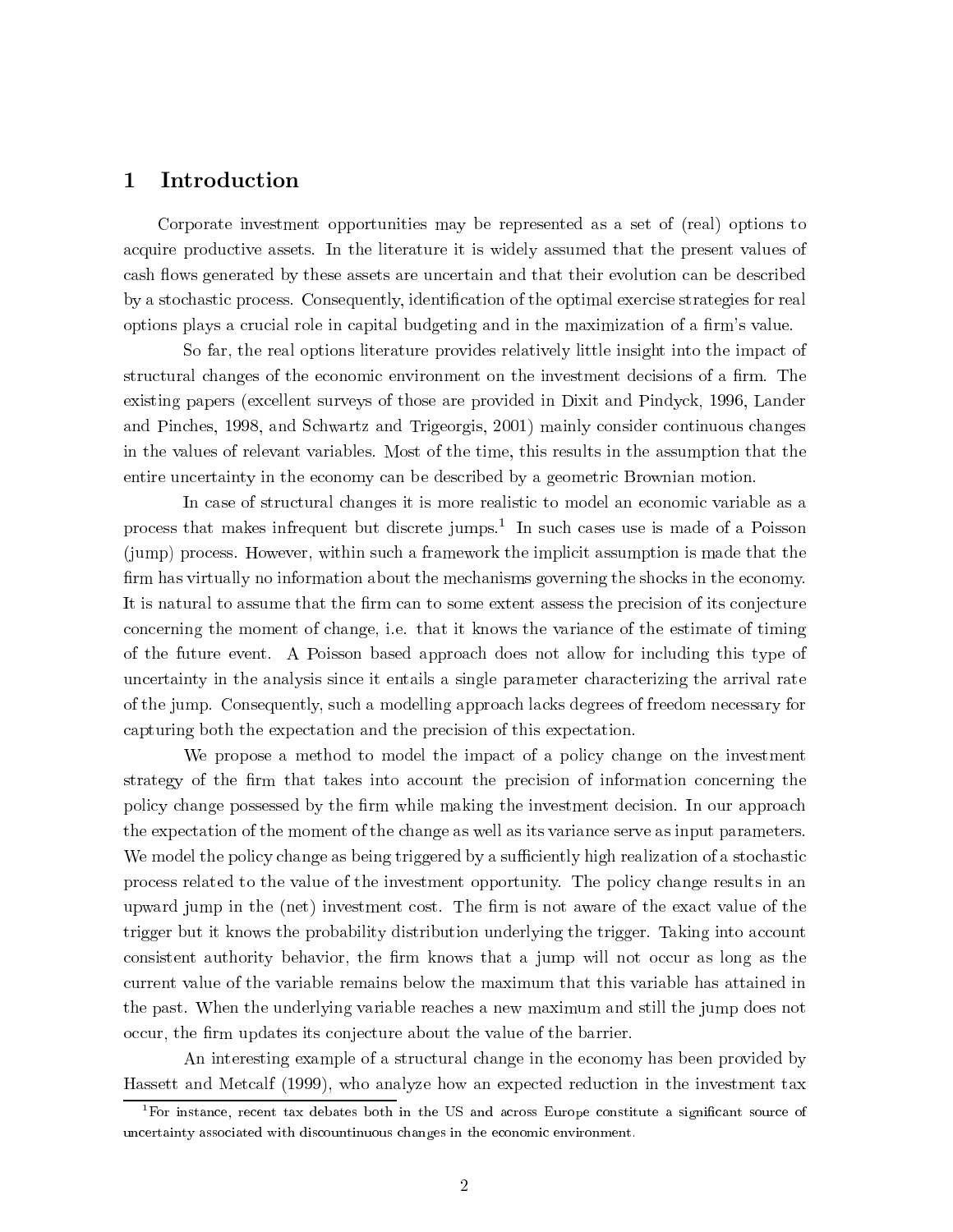credit influences capital investment behavior.<sup>2</sup> In their setting a Poisson process describes the changes in the tax regime that affect the value of the investment opportunity. The framework of our paper coincides with Hassett and Metcalf (1999) in the sense that also here the firm expects a policy change but it does not know the exact moment at which it will occur. However, the firm typically expects the reduction to be imposed when the economy is booming and an active pro-investment policy is no longer needed or desired. Our framework takes this aspect into account, and this is exactly how Hassett and Metcalf (1999) is extended. Applying the Poisson based methodology is equivalent to assuming that it is time itself and not the state of economic environment that governs the change. As we argue, the moment of the reduction depends on the state of the economy. This is in contrast with the models based on the Poisson process where the probability of the change is constant over time.<sup>3,4</sup>

Consequently, our objective is to determine the optimal timing of an irreversible investment when the investment cost is subject to change and the firm has incomplete information about the moment of the change. It is clear that the value of the investment opportunity drops to zero at the moment that the investment cost jumps to infinity. However, we consider a situation where the cost of investment can be finite after the occurrence of an upward jump. In this respect this work generalizes Berrada (1999), Schwartz and Moon  $(2000)$ , and Lambrecht and Perraudin  $(2003)$ , in which the value of the project drops to zero at the unknown point of time.

Our main results are the following. An equation is derived that implicitly determines the value of the project at which the firm is indifferent between investing and refraining from investment. This value is the optimal investment threshold and it is shown that this threshold is decreasing in the hazard rate of the cost-increase trigger. We show that for a given value of the project, the hazard rate first increases and then decreases with trigger value uncertainty. It turns out that this non-monotonic relationship is crucial for our main finding. This main finding is that the investment threshold decreases with the *trigger value* uncertainty when the uncertainty is low, while it increases with uncertainty for high uncertainty levels. The implication is that an intermediate uncertainty level exists at which the threshold value is

 ${}^{2}$ Other contributions concerning the impact of policy risk on irreversible investment include Altug et al. (2001), and Panteghini and Scarpa (2003).

<sup>&</sup>lt;sup>3</sup>Hassett and Metcalf (1999) try to correct this by letting the arrival rate depend on the output price. But still it is then possible that an investment subsidy is reduced for low output prices, while the subsidy was maintained under high output prices. This kind of inconsistency in the authority's behavior is no longer possible under our approach.

<sup>&</sup>lt;sup>4</sup>There are other economic situations in which it is realistic to impose a certain relationship between the occurrence of the shock and the state of the economy. A foreign direct investment decision to purchase a privatized enterprise where the local government may increase the offering price after the performance of the enterprise improves, can also be perceived as an option with an embedded risk of an increase in the strike price. A non-exclusive investment opportunity for which a competitive bid can be expected can serve as another example.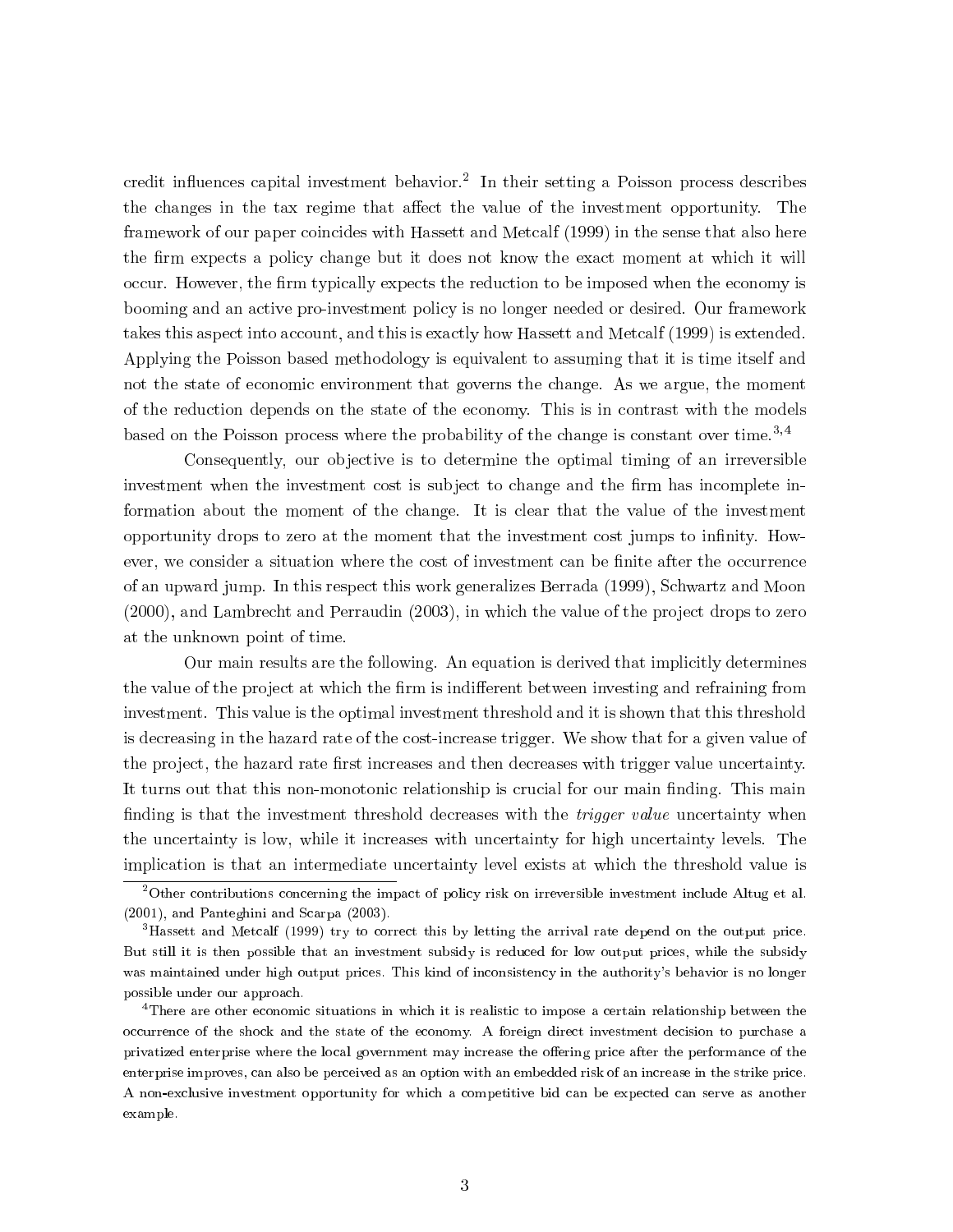lowest, i.e. the firm will invest at the earliest instance exactly in this situation. Hence, for a policy maker interested in accelerating investment, an optimal (strictly positive) level of the trigger value uncertainty can be identified which is the level corresponding to the minimal investment threshold. Furthermore, we show that the relationship between the value of the investment opportunity and policy uncertainty is non-monotonic.

In Section 2 we present the model of investment with the jump in the investment cost that results from a policy change. Section 3 provides the major results and Section 4 contains a numerical valuation of the investment opportunity and analyzes the probability of investment before the policy change is imposed. In Section 5 we present the implications of our model for the authority that considers an investment tax credit policy change, and Section 6 concludes.

### $\overline{2}$ The Model

It is assumed that the value of the investment project follows a geometric Brownian motion

$$
dV(t) = \alpha V(t) dt + \sigma V(t) dw(t), \qquad (1)
$$

where parameter  $\alpha$  denotes the deterministic drift parameter,  $\sigma$  is the instantaneous standard deviation, and dw is the increment of a Wiener process. The riskless rate is r and it holds that  $\alpha < r$ . The firm is risk-neutral and maximizes the value of the investment option,  $F(V)$ . If the value of the investment project reaches a critical level, a change in the value of a certain policy instrument is imposed and, as a result, an effective increase in the investment cost occurs.<sup>5</sup> This instrument can be interpreted, among others, as a reduction in the investment tax credit, an increase in the cost of capital via lending rates or an increase in the offering price for a privatized enterprise.

We denote by  $V^*$  such a realization of the process for which the new policy is imposed and the investment cost changes from  $I_l$  to  $I_h$ , where  $I_h > I_l$ .  $I_h$  is assumed to be deterministic.<sup>6</sup> The firm does not know the value of  $V^*$  but knows only its cumulative density function,  $\Psi(V^*)$ .  $\Psi(\cdot)$  is assumed to be truncated normal with mean  $\mu$  and variance  $\omega^2$ .<sup>7</sup> Consequently, if the investment cost has not increased by time  $\tau$ , while  $\hat{V}$  is the highest realization of the process so far, the cost will not increase at any  $u > \tau$  as long as  $V(t) \leq \hat{V}$ 

 ${}^{5}$ If, instead, a downward change in investment cost is considered, the same solution methodology can be applied as in the remainder of the paper. Consequently, a unique realization of the underlying process has to be found for which the marginal cost of waiting beyond the optimal investment threshold equals the benefit of waiting associated with the expected decrease in the investment cost.

<sup>&</sup>lt;sup>6</sup>An extension for the stochastic cost would entail replacing  $I<sub>h</sub>$  in the calculations by the expression  $\left(\int_A \widetilde{I}_h^{-1-\beta} d\Phi\left(\widetilde{I}_h\right)\right)^{\frac{1}{1-\beta}}$ , where  $\Phi\left(\widetilde{I}_h\right)$  is the cumulative distribution function of the stochastic investment cost and A is the support of the distribution. Parameter  $\beta$  is defined in the

<sup>&</sup>lt;sup>7</sup>The truncation level is irrelevant as long as it falls into the interval  $(0, V(0))$ .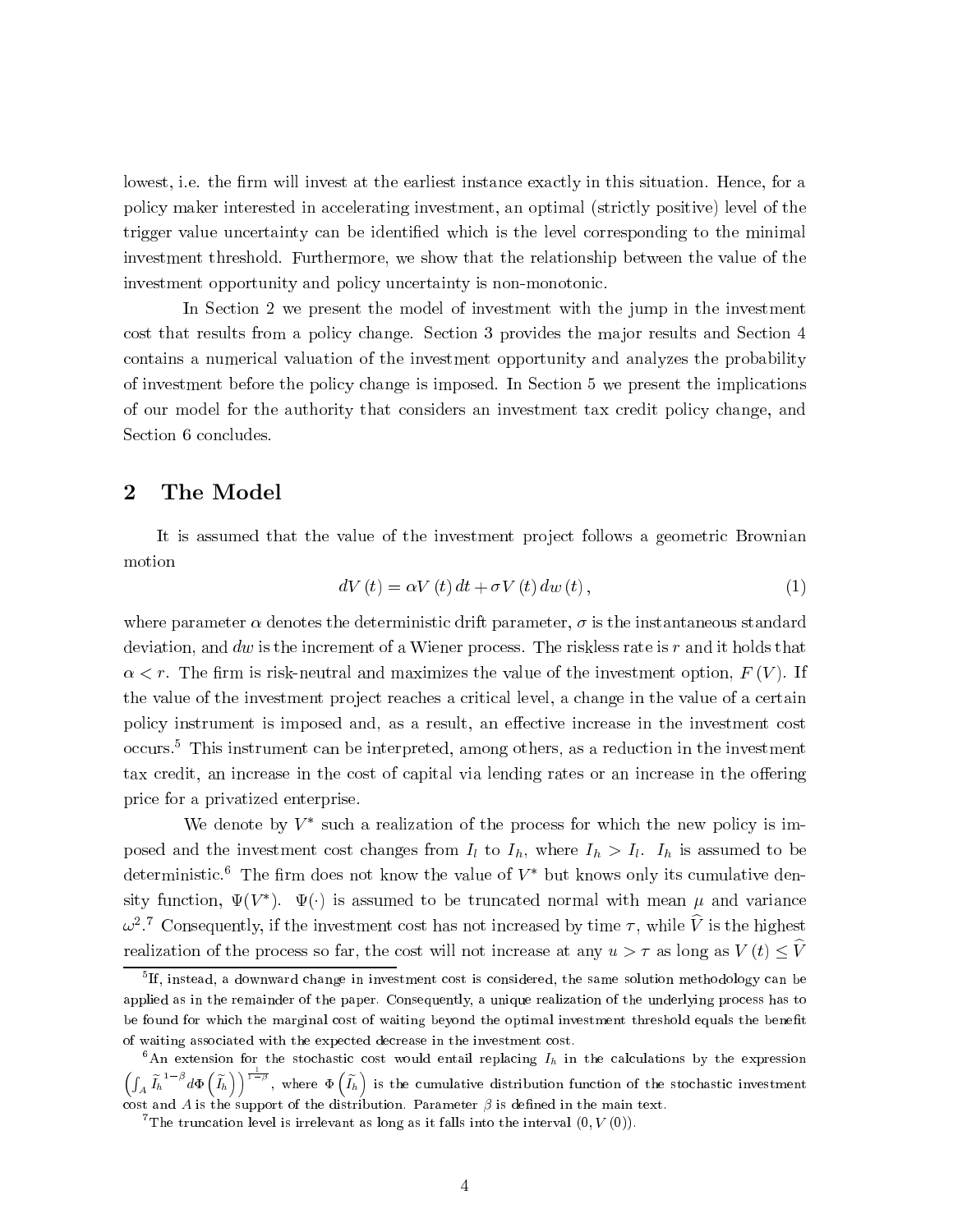for all  $t \leq u$ . Hence, the probability of the jump in the investment cost is a function of V alone.

In order to restrict our analysis to the most interesting case, we impose the following assumption:

$$
(V_h - I_h) \left(\frac{\mu}{V_h}\right)^{\beta} < \mu - I_l < \frac{1}{\beta - 1} I_l,\tag{2}
$$

where  $\beta$  is given by

$$
\beta = -\frac{\alpha}{\sigma^2} + \frac{1}{2} + \sqrt{\left(\frac{\alpha}{\sigma^2} - \frac{1}{2}\right)^2 + \frac{2r}{\sigma^2}},\tag{3}
$$

and  $V_h$  ( $\equiv \beta I_h/(\beta - 1)$ ) is the optimal investment threshold corresponding to the cost  $I_h$ . Assumption (2) states that in the average case it is not optimal to wait with investing until the upward change in cost occurs and that without the expected policy change, the firm would invest optimally at the level of V which exceeds  $\mu$ .

#### $2.1$ Value of the Investment Opportunity

Since the value of the project that triggers the increase in the investment cost is not known beforehand, two scenarios are possible. In the first scenario the investment occurs before the change in the investment cost, and in the second scenario the investment takes place *after* the upward change. Consequently, the value of the investment opportunity reflecting the structure of the expected payoff, has the following form:

$$
F_s(V, \widehat{V}|I = I_l) = p_s(\widehat{V})E[(V_s - I_l)e^{-rT_s}] ++ (1 - p_s(\widehat{V}))E[(V_h - I_h)e^{-rT_h}],
$$
\n(4)

where  $p_s(\hat{V})$  is the conditional (on the highest realization of V,  $\hat{V}$ ) probability that the investment cost will not increase *before* the investment is made optimally, and  $T_s$  and  $T_h$ denote the first passage time corresponding to the optimal investment threshold at the low and at the high cost, respectively. After rearranging and including these expectations, we obtain the following maximization problem that allows for finding the optimal investment threshold:

$$
F_s(V, \widehat{V}|I = I_l) = \max_{V_s} \left[ \frac{1 - \Psi(V_s)}{1 - \Psi(\widehat{V})} (V_s - I_l) \left( \frac{V}{V_s} \right)^{\beta} + \right. \\ \left. + \left( 1 - \frac{1 - \Psi(V_s)}{1 - \Psi(\widehat{V})} \right) (V_h - I_h) \left( \frac{V}{V_h} \right)^{\beta} \right]. \tag{5}
$$

 $V_s$  is the optimal investment threshold in case the investment takes place before the change in cost, and  $\hat{V}$  is the highest realization of the process so far. Hence,  $(1 - \Psi(V_s))/(1 - \Psi(\hat{V}))$ is the probability that the jump in the investment cost will not occur by the moment  $V$  is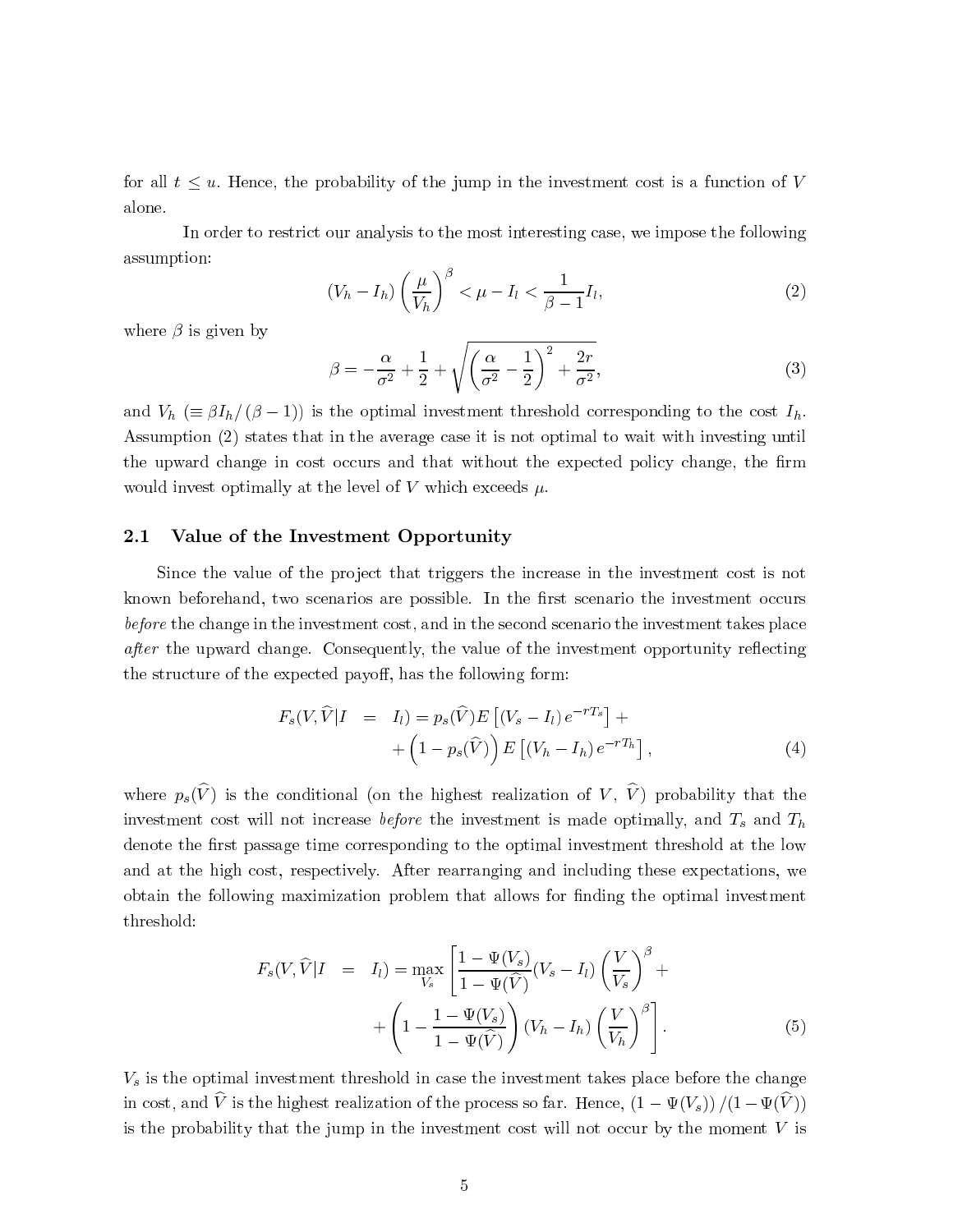equal to  $V_s$ , given that the shock has not occurred for V smaller than  $\hat{V}$ . Therefore, equation (5) implies that the value of the investment opportunity is equal to the weighted average of the values of two investment opportunities. They correspond to the investment cost  $I_l$  and  $I_h$ , respectively, given that the investment is made optimally (at  $V_s$  if the cost is still equal to  $I_l$  and at  $V_h$  if the upward change has already occurred).<sup>8</sup>

The value of the investment opportunity depends on the highest realization of the process,  $\hat{V}$ . A higher  $\hat{V}$  (thus a one closer to  $V_s$ ) implies a lower probability of the costincrease trigger falling into the interval  $(\widehat{V}, V_s)$  and, as a consequence, a higher probability of making the investment at the lower cost,  $I_l$ . In order to calculate the value of the investment opportunity, we first need to establish the value of  $V_s$  by solving the maximization problem.

#### $2.2$ **Optimal Investment Threshold**

The optimal investment threshold,  $V_s$ , is found by maximizing the value of the investment opportunity (cf. the RHS of equation  $(5)$ ).

**Proposition 1** Investment is made optimally at  $V_s$  which is the solution to the following equation:

$$
h(V_s)V_s^2 + (\beta - 1)V_s - (V_s h(V_s) + \beta)I_l - h(V_s)\frac{(\beta - 1)^{\beta - 1}}{\beta} \frac{V_s^{\beta + 1}}{I_h^{\beta - 1}} = 0,
$$
\n(8)

where  $h(x) = \frac{\psi(x)}{1 - \Psi(x)}$  denotes the hazard rate and  $\psi(x) \equiv \frac{\partial \Psi(x)}{\partial x}$ .

# **Proof.** See Appendix A.  $\blacksquare$

In our case, the hazard rate has the following interpretation. The probability of the upward change in the investment cost occurring during the nearest increment of the value of the project,  $dV$ , (given that the cost-increase has not occurred by now) is equal to the appropriate hazard rate multiplied by the size of the value increment, i.e. to  $h(V; \cdot)dV$ .

<sup>8</sup>It is worth pointing out that for  $I_h \to \infty$  the value of the investment opportunity boils down to:

$$
F_s(V, \widehat{V} | I = I_l) = \max_{V_s} \left[ \frac{1 - \Psi(V_s)}{1 - \Psi(\widehat{V})} (V_s - I_l) \left( \frac{V}{V_s} \right)^{\beta} \right],
$$
\n(6)

which directly corresponds to the result of Lambrecht and Perraudin (2003). In the other limiting case, i.e. for  $I_h \rightarrow I_l$ , the value of investment opportunity reduces to

$$
F_s(V, \hat{V} | I = I_l) = (V_l - I_l) \left(\frac{V}{V_l}\right)^{\beta} \tag{7}
$$

which is the formula obtained by McDonald and Siegel (1986).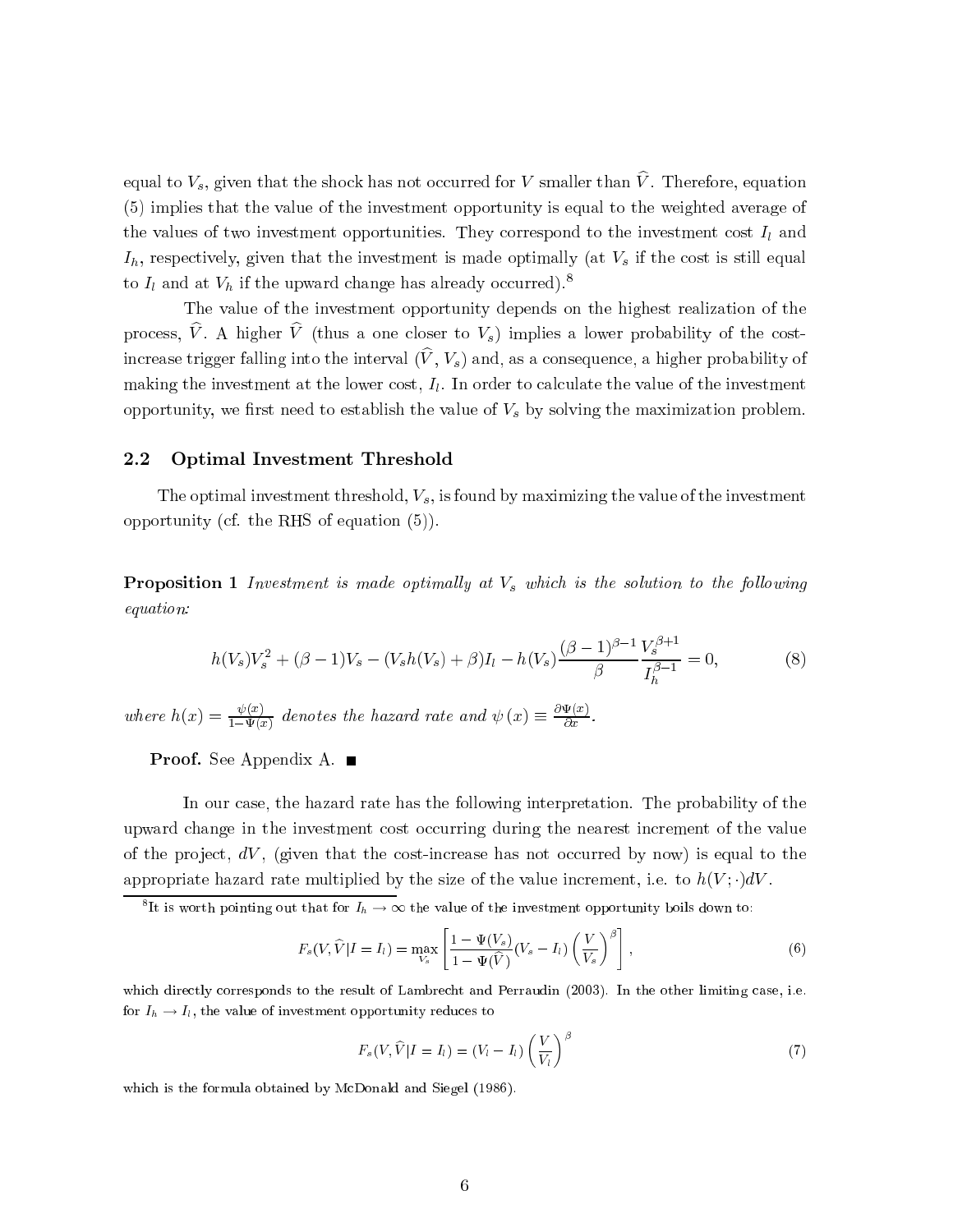## 3 **Solution Characteristics**

In this section we analyze how the optimal threshold is affected by changes in the parameters characterizing the dynamics of the project value. In Appendix B we prove that the optimal investment threshold,  $V_s$ , decreases both in  $I_h$ , and in  $\beta$ , and it increases in  $I_l$ . The former result is intuitive since a threat of a higher future investment cost leads the firm to accept the investment project sooner. The latter two results are consistent with the standard real option theory.

The optimal investment rule depends also on the firm's conjecture about the probability distribution underlying the expected policy change.

#### 3.1 **Hazard Rate**

The hazard rate of the arrival of the cost-increase trigger is one of the basic inputs for calculating the optimal investment threshold. From (8) the following result can be obtained.

**Proposition 2** The optimal investment threshold is decreasing in the hazard rate of the costincrease trigger, *i.e.* the following inequality holds:

$$
\left. \frac{dV_s}{dh\left(V\right)} \right|_{V=V_s} < 0. \tag{9}
$$

**Proof.** See Appendix A.  $\blacksquare$ 

This result implies that an increasing incremental probability of the jump leads to an earlier optimal exercise. The intuition is that an increasing probability of a partial deterioration of the investment opportunity after a small appreciation in the project value decreases the value of waiting. Proposition 2 has a useful implication. A change in a model parameter that affects the hazard rate in one direction, shifts the optimal investment threshold in the opposite side. Consequently, we are able to establish how the investment threshold is affected by changes in the parameters of the distribution function underlying the occurrence of the jump.

#### **Trigger Value Uncertainty**  $3.2\,$

In order to analyze how the optimal investment threshold is affected by the uncertainty of the cost-increase trigger, we only need to establish the sign of the relationship between the hazard rate and this uncertainty. The changes in trigger-value uncertainty are analyzed by applying a mean-preserving spread (see Rotschild and Stiglitz, 1970), which is equivalent to changing the variance of the underlying probability distribution, while keeping the mean fixed.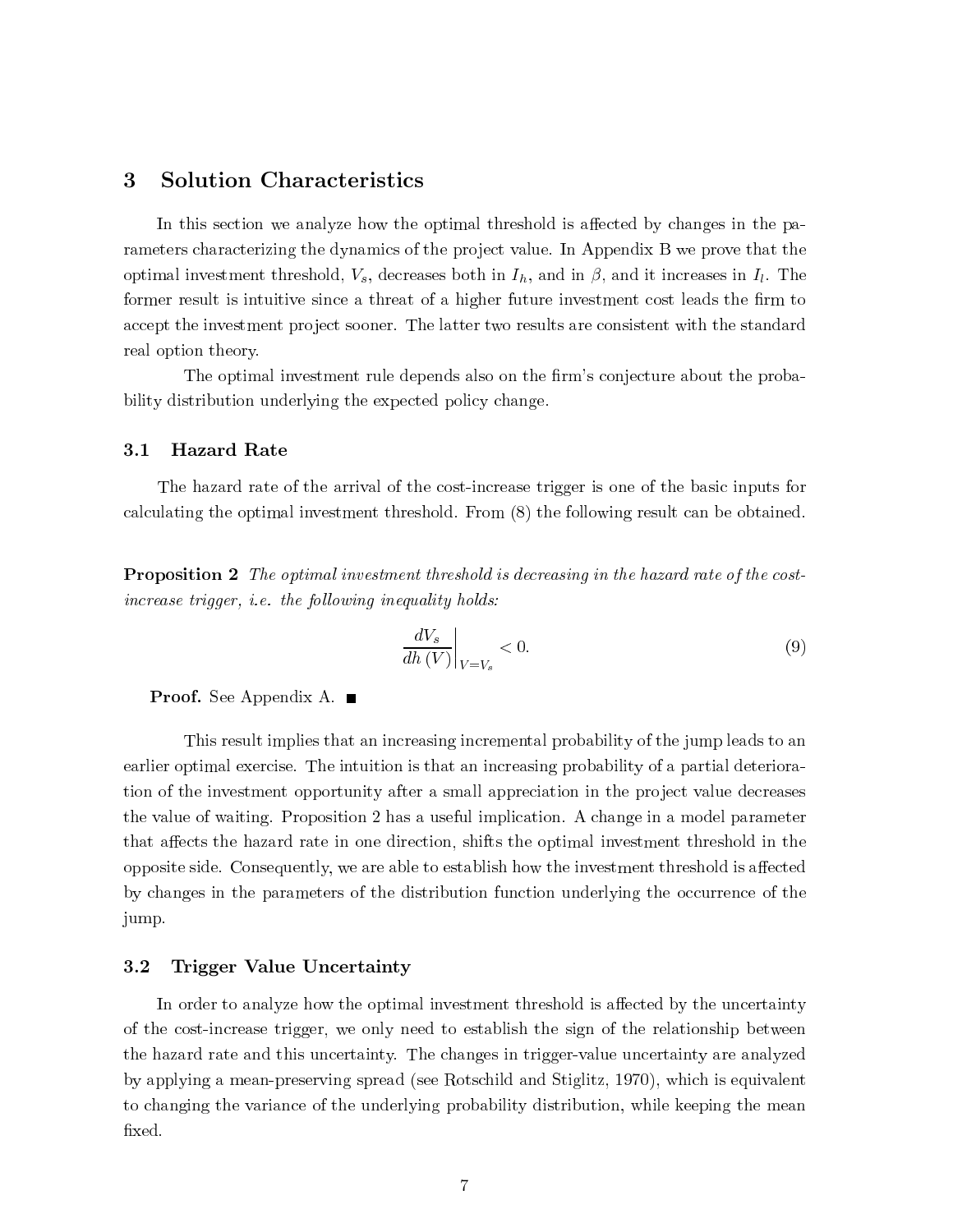If the cost-increase trigger,  $V^*$ , is known with certainty, the investment is made optimally (by assumption (2)) at an infinitesimal instant before  $V^*$  is reached. At this point, the hazard rate is zero so there is no risk that the cost increases before this trigger is reached. As the uncertainty marginally increases, the hazard rate, for any  $V \in [V(0), \mu)$ , first increases and then decreases in the mean-preserving spread.<sup>9</sup> This is a direct consequence of the fact that the probability mass spreads out as uncertainty increases. When uncertainty is low, the probability mass goes up with uncertainty for any  $V \in [V(0), \mu)$  and, for sufficiently large uncertainty, this probability mass is negatively related to uncertainty. It turns out that the non-monotonicity feature is the driving force of the results obtained in this paper. An example is shown in Figure 1.



Figure 1: The relationship between the hazard rate and standard deviation calculated for a density function with mean 150. Hazard rates are plotted for  $V = 100, 120$  and 140.

It also holds that for each degree of the trigger value uncertainty, such a value of  $V \leq \mu$ , say  $\widetilde{V}$ , exists such that for  $V \in [V(0), \widetilde{V})$  the hazard rate increases, and for  $V \in (\widetilde{V}, \mu)$ decreases, in this uncertainty. This form of the relationship between the hazard rate and the uncertainty implies (via Proposition 2) that  $V_s$  decreases in the uncertainty if it falls into the interval  $[V(0),\tilde{V})$  and increases outside this interval

Consequently, in order to determine the sign of the effect of uncertainty on  $V_s$ , we need to establish the relative position of  $V_s$  with respect to  $\tilde{V}$ . Recall that  $\omega$  is the standard deviation of the density function underlying the cost-increase trigger. Since the expression for  $V_s$  is already known (see (8)), all we have to calculate is  $\tilde{V}$  as a function of  $\omega$ , such that,

 ${}^{9}$ It can be shown that this property holds also for other frequently used density functions, such as uniform, exponential and Pareto.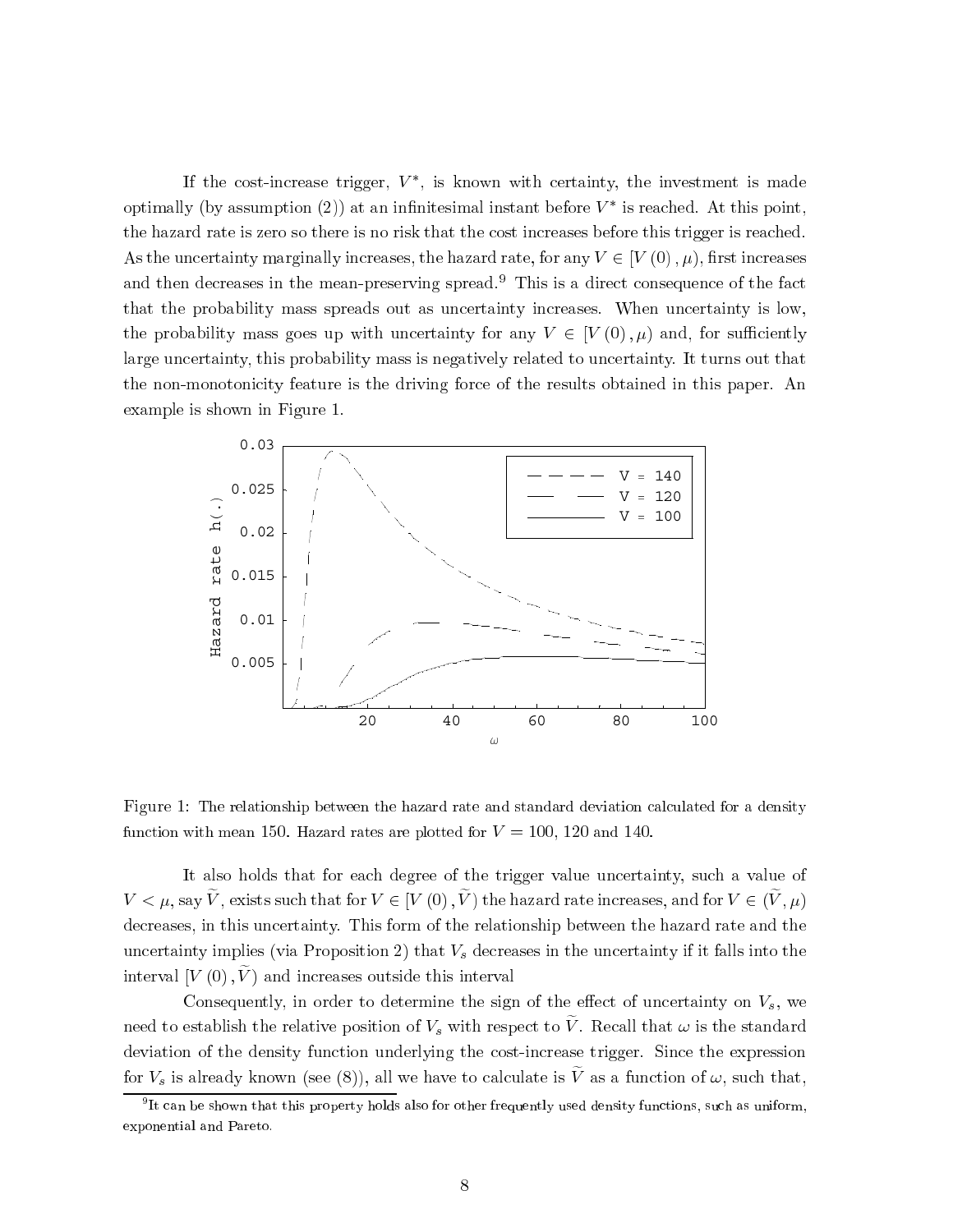for each pair  $(V, \omega)$ , the following condition holds:

$$
\left. \frac{\partial h\left(V\right)}{\partial \omega}\right|_{V=\widetilde{V}}=0.\tag{10}
$$

It can be shown that  $\widetilde{V}$  decreases with uncertainty.<sup>10</sup> Consequently, for a relatively low degree of uncertainty, it holds that  $V_s < \tilde{V}$  (<  $\mu$ ). Since for  $V < \tilde{V}$  the hazard rate increases in  $\omega$ ,  $V_s$  falls when the uncertainty rises. After the uncertainty reaches a critical level, say  $\omega^e$ , at which  $V_s = \tilde{V}$ , the hazard rate at  $V_s$  decreases in  $\omega$  and the optimal threshold begins to increase. This implies that the optimal investment threshold attains its minimum for  $\omega = \omega^e$ . Now, we are able to formulate the following proposition.

**Proposition 3** There exists a non-monotonic relationship between the optimal investment threshold and the trigger value uncertainty. At a low degree of uncertainty, the marginal increase in uncertainty leads to an earlier optimal investment. The reverse is true for a high degree of uncertainty. There exists a unique  $\omega^e$ , such that  $V_s(\omega^e) = \widetilde{V}(\omega^e)$ , which separates the areas of low and high uncertainty levels.

# **Proof.** See Appendix A.  $\blacksquare$

At low levels of uncertainty concerning the policy change the firm responds to an increase of this uncertainty by investing earlier (i.e. at a lower  $V$ ). This is because the probability of an earlier implementation of the policy change increases. However, when this uncertainty becomes sufficiently high, the firm is more willing to ignore the information about the expected change since the quality of this information has deteriorated too much. The marginal impacts of a higher probability of an early change and of the increased "noisiness" of the firm's conjecture offset exactly at the level of uncertainty equal to  $\omega^e$ .

Figures 2 and 3 show the relationship between the uncertainty,  $\omega$ , and the optimal investment threshold. In Figure 2 it can be seen that the optimal investment threshold is first decreasing and then increasing in the uncertainty concerning the value of the trigger. The minimum is always reached when  $V_s(\omega)$  intersects  $\widetilde{V}(\omega)$ . The hazard rate increases in  $\omega$ in the area located to the south-west from  $\widetilde{V}(\omega)$  and decreases in the north-eastern region. The opposite holds for  $V_s$ . Moreover, the optimal threshold is higher if the expected change in the investment cost is smaller.

In Figure 3 it can be noticed that the point,  $\tilde{V}$ , at which the derivative of the hazard rate is equal to zero decreases when the trigger uncertainty increases. As long as  $V_s < \tilde{V}$ , the optimal threshold also decreases (see the location of  $V_s^L$ ). When the standard deviation is equal to  $\omega^e$ ,  $V_s$  equals  $\tilde{V}$ . After a further increase in the uncertainty,  $\tilde{V}$  continues to decrease

<sup>&</sup>lt;sup>10</sup>Although  $\widetilde{V}(\omega)$  cannot be written explicitly, its value and the negative dependence on  $\omega$  can be easily established numerically.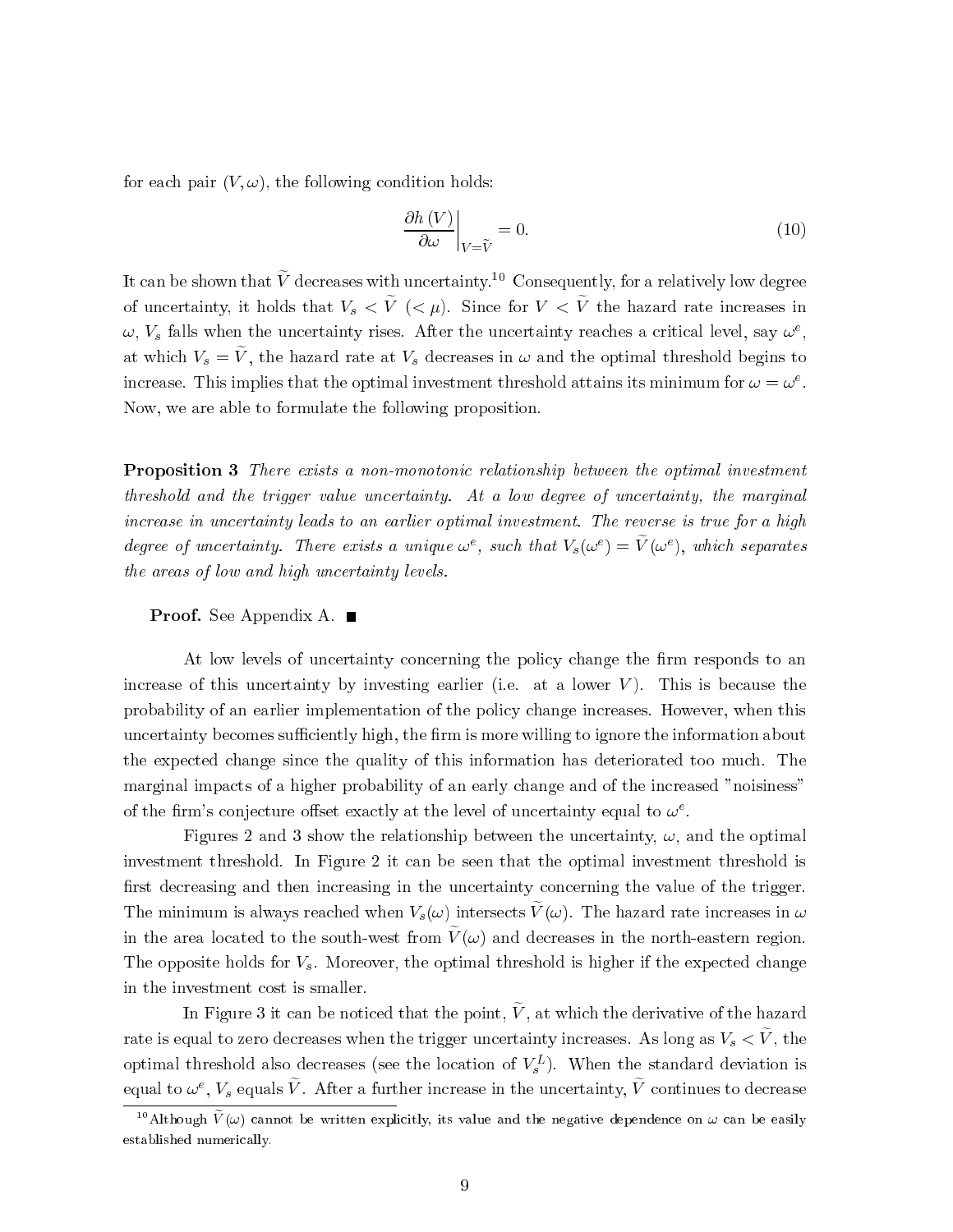

Figure 2: The relationship between the uncertainty,  $\omega$ , and the optimal investment threshold,  $V_s$ , for different magnitudes of the high investment cost  $(I_h = 120, 150, 150)$  and 200). The values are calculated for a density function with mean 150. The original investment cost  $I_l$  equals 100. An intersection of  $V_s$  and  $\widetilde{V}$  corresponds to the minimal investment threshold,  $V_s(\omega^e)$ . The parameters of the underlying process are:  $\alpha = 0$ ,  $r = 0.025$  and  $\sigma = 0.1$ .



Figure 3: The relationship between  $V$  and the derivative of the hazard rate with respect to the trigger value uncertainty. The optimal investment thresholds,  $V_s^{Min}$ ,  $V_s^H$ , and  $V_s^L$ , correspond to uncertainty levels equal to, higher than, and lower than the level of uncertainty triggering the earliest investment, respectively.  $V_l$  is the optimal investment threshold in the absence of the expected policy change.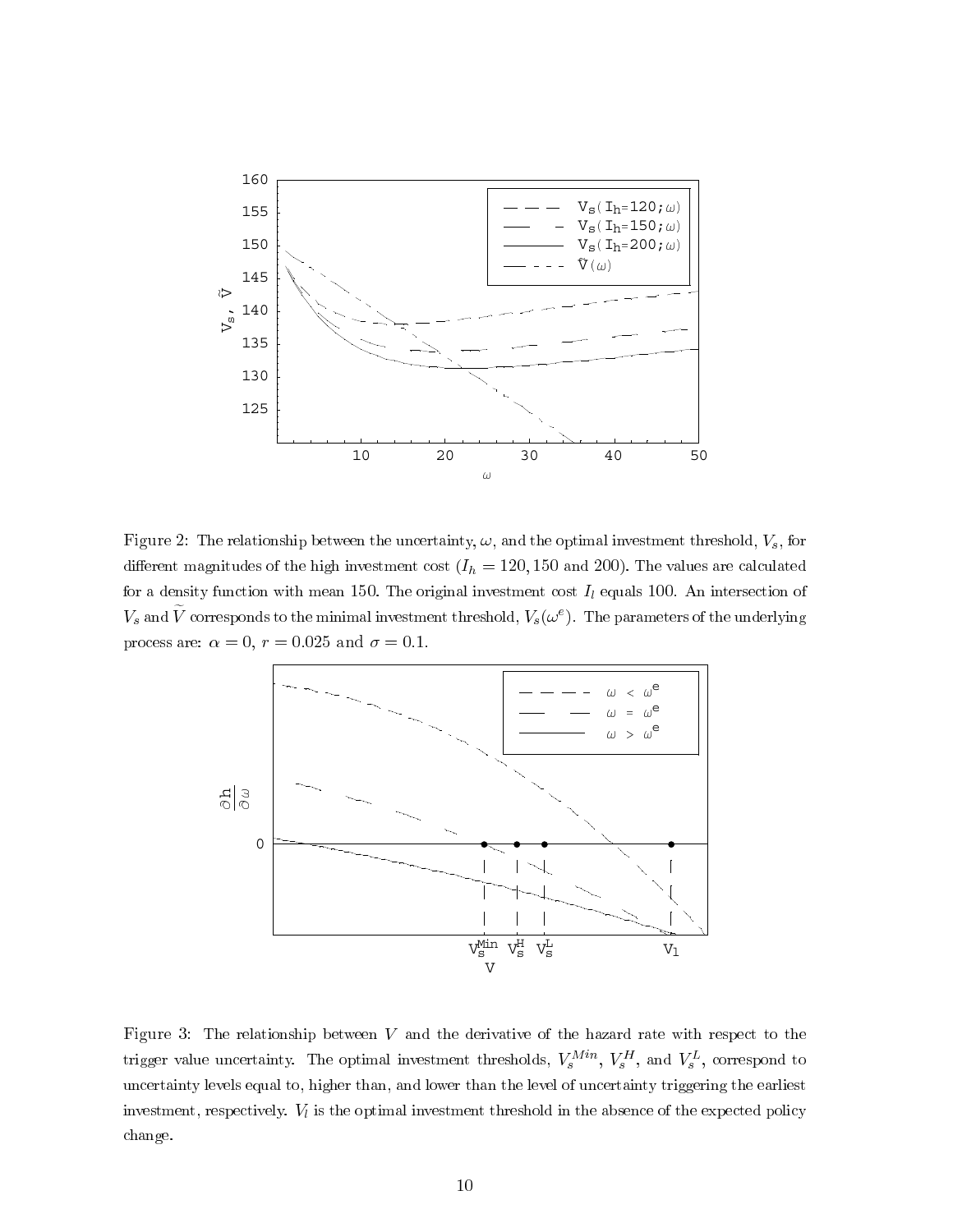and  $V_s$  starts to increase (see  $V_s^H$ ). For a sufficiently high degree of uncertainty  $V_s$  tends to the unconditional threshold, denoted by  $V_l$  ( $\equiv \beta I_l/(\beta - 1)$ ).<sup>11</sup>

## $\overline{\mathbf{4}}$ Valuation and Investment Probability

The policy change uncertainty has direct implications for the value of the investment opportunity and the probability that the investment is made before the change in the investment cost occurs. In Table 1 we provide a numerical illustration made under the assumption that the investment cost still equals  $I_l$  at  $V(0)$ .

| $\mu = 160$ | $F(V), P(V_s < V^* V^* > V(0))$ |                 |                |                |            |       |
|-------------|---------------------------------|-----------------|----------------|----------------|------------|-------|
| $I_h$       | $\omega^2$                      | 100             | - 50           | 25             | 10         | 5     |
| 110         |                                 |                 | 61.54 66.65    | 70.58          | 71.24      | 66.00 |
|             |                                 | 0.68            | 0.55           | 0.44           | 0.42       | 0.53  |
| 125         |                                 |                 | 55.82 57.11    | 56.94          | 53.25      | 48.66 |
|             |                                 | 0.75            | 0.68           | 0.66           | 0.74       | 0.88  |
| 150         |                                 | 50.93           | 50.01          | 48.28          | 46.28      | 45.27 |
|             |                                 | 0.80            | 0.78           | $0.80^{\circ}$ | 0.87       | 0.95  |
| 200         |                                 | 46.69           | 44.70          | 42.93          | 43.01      | 43.92 |
|             |                                 | 0.85            | 0.86           | 0.90           | 0.93       | 0.97  |
| 500         |                                 | 42.16           | 40.51          | 40.00          | 40.86      | 42.98 |
|             |                                 | 0.91            | 0.96           | 1.00           | 0.97       | 0.98  |
| $\infty$    |                                 | 40.62           | 40.00          | 40.00          | 40.30      | 42.66 |
|             |                                 | 0.94            | 1.00           | 1.00           | 0.98       | 0.97  |
| $V_l = 200$ |                                 | $\alpha = 0.02$ | $\sigma = 0.1$ |                | $r = 0.05$ |       |

Table 1. The values of the investment opportunity and probabilities of investing at  $I_l$  for the following parameter values: investment cost before the jump  $I_l = 100$ , investment cost after the jump ranging from 110 to infinity, standard deviation of the probability distribution underlying the policy change ranging from 5 to 100. The initial value of the process equals  $V(0) = \hat{V} = 140$ .

Table 1 confirms that the magnitude of the change in the investment cost results in  $i$ ) deteriorating the value of the investment opportunity, and  $ii$ ) an increased probability of investing before the shock occurs (which is a direct consequence of the lower optimal threshold).

An interesting observation can be made upon analyzing the relationship between the trigger-value uncertainty and the value of the investment opportunity. The non-monotonicity

```
<sup>11</sup>Since it holds that \lim_{\omega \to \infty} h(V; \mu, \omega^2) = 0.
```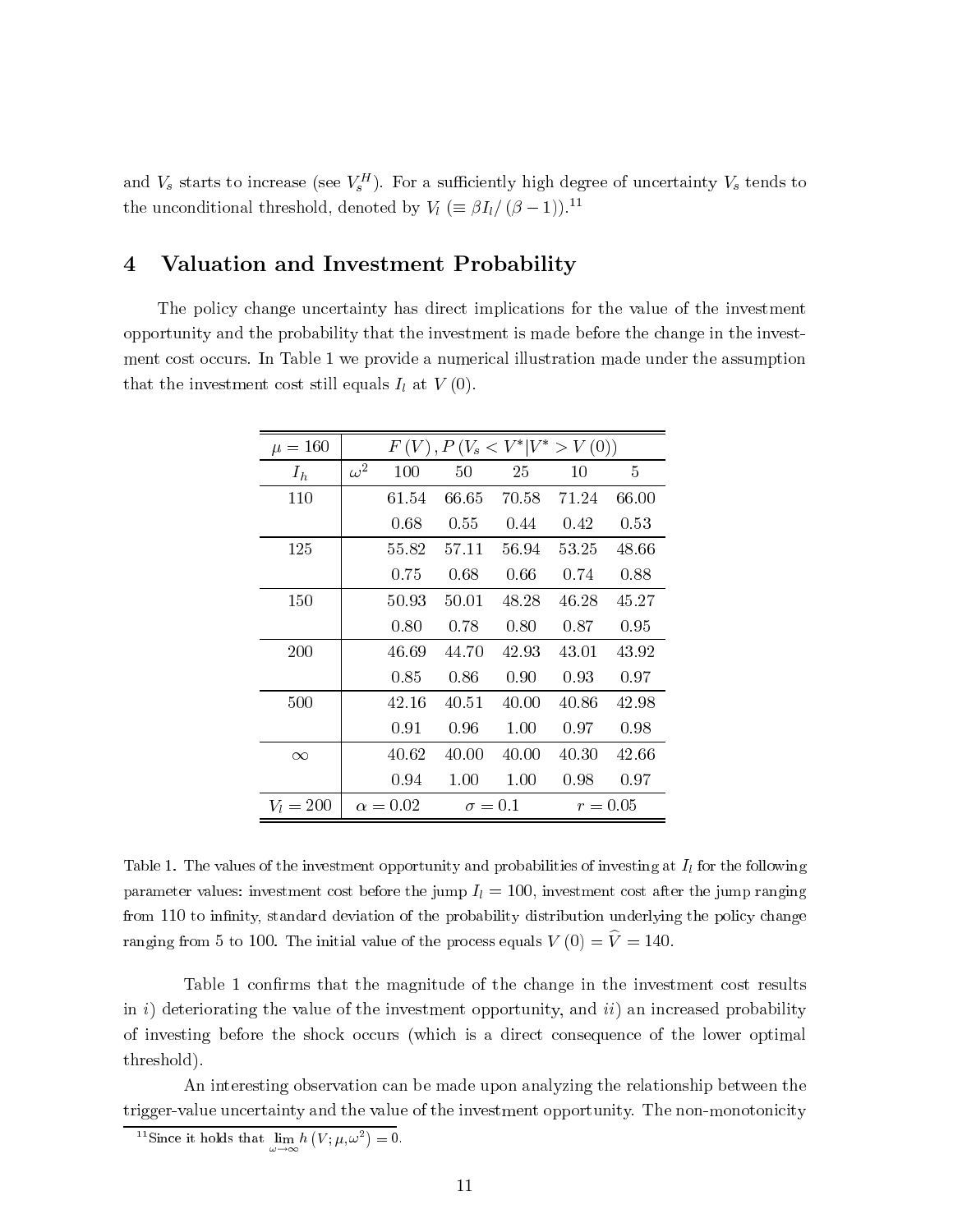of this relationship results from the interaction of two opposite effects. First, increasing the variance,  $\omega^2$ , implies lower quality of the firm's information about the moment of the policy change. This factor affects the value of the investment opportunity negatively. On the other hand, higher uncertainty reduces the probability mass in the interval  $[V(0), V_s]$ . This implies that the probability of survival on the interval  $[V(0), V_s]$  becomes higher, which enhances the value of the investment opportunity.<sup>12</sup> It appears that in situations where the magnitude of the change in the investment cost is small, the value of the project is highest for a moderate precision of the conjecture about the timing of the change. Conversely, if the investment opportunity is to deteriorate completely upon the occurrence of the shock, the value of the project is most likely to be equal to its static NPV, i.e. the value of the project minus investment cost, for a moderate precision of the conjecture.

The non-monotonicity of the value of investment opportunity in the variance of the trigger  $V^*$  does not contradict the standard (real) option theory according to which the relationship between the option value and risk is positive. Option theory describes the relationship between the volatility of the underlying asset ( $\sigma$ ) and the option value. Here, we analyze the impact of the uncertainty concerning the strike price of the option  $(\omega)$  on its value, and option theory does not yield any predictions concerning the sign of this relationship.

# Implications for the Investment Credit Tax Policy Change  $\overline{5}$

To illustrate the design of a credit tax policy change that triggers the earliest investment, we construct the following numerical example. The values of the basic model parameters are as follows:  $r = 0.05$ ,  $\alpha = 0.02$ , and  $\sigma = 0.125$ . Consider a continuum of firms with investment cost  $I_l$  distributed uniformly over the interval [65, 105]. The initial value of the project  $V(0)$ is 130. First,  $V^*$  is assumed to be known and equal to 147.5. Then the average expected time to invest is 9.37 years.<sup>13</sup> Using  $V^*$  as a policy instrument and lowering it to 140 results in the average expected time to invest being shortened to 6.08 years. A further decrease in  $V^*$  would result in increasing the average expected time to invest, since firms with  $I_l$  close to 105 would be better off by postponing their investment until their  $V<sub>h</sub>$  (since the first part of condition (2) would be violated for them). For these firms the project value is too small to invest before the policy change occurs.

$$
E[T^*] = \frac{1}{\alpha - \frac{1}{2}\sigma^2} \ln\left(\frac{y}{x}\right).
$$

 $12$ The positive impact on the value of the investment opportunity results from the fact that conditional on  $V^* > V(0)$  the cumulative density function of V<sup>\*</sup> is decreasing in  $\omega$  for sufficiently large  $\omega$ . This is equivalent, by definition, to the increase of the value of the conditional survival function.

<sup>&</sup>lt;sup>13</sup>The expected time  $E[T^*]$  to hit the barrier y starting from x for the process (1) is given by

For a derivation of the probability distribution of the first passage time see Harrison (1985) for a formal exposition and Dixit (1993) for a heuristic approach.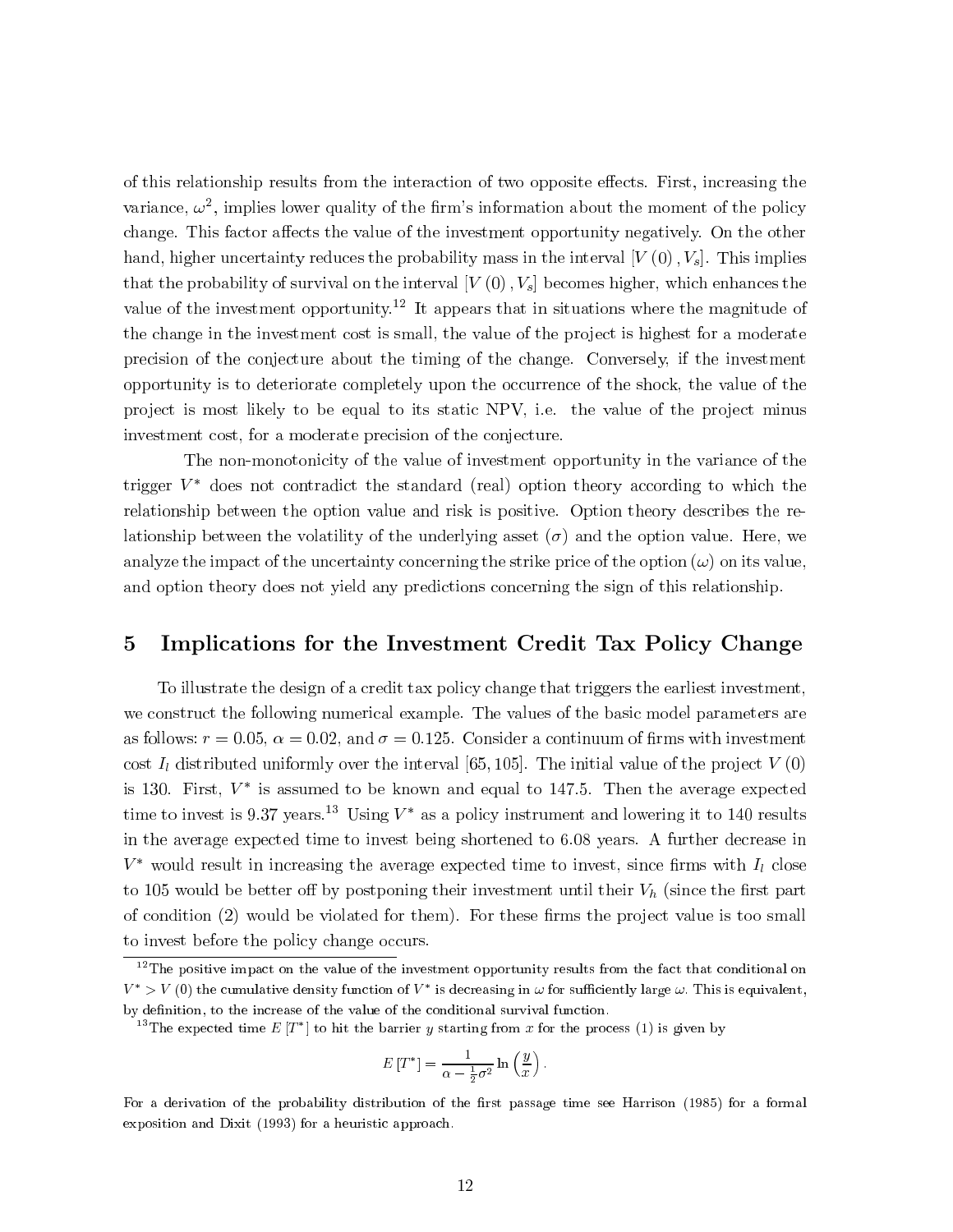Alternatively, the authority can leave  $V^*$  at the initial level of 147.5 and introduce uncertainty about its value. It holds that for  $\omega = 7$ , the optimal investment threshold  $V_s$  of the firm with the highest investment cost ( $I_l = 105$ ) is approximately equal to  $V^*$ . Moreover, for  $\omega = 7$  and  $I_l = 105$ , the threshold  $V_s$  is increasing in  $\omega$  (i.e. for  $I_l = 105$  it holds that  $\omega = 7 > \omega^e$ ; cf. also Figures 1 and 2). Consequently, a further increase in  $\omega$  would result in the situation where firms with the highest investment cost invest after the occurrence of policy change, which would increase the average expected time to invest. This implies that  $\omega = 7$  remains the level of uncertainty at which the average expected time to invest is lowest and equal to 4.95 years. Therefore, comparing the two situations allows for the conclusion that abstaining from using uncertainty as a policy instrument results in the average expected time to invest being almost  $23\%$  higher than in the case where uncertainty is used optimally.

### 6 **Conclusions**

In this paper we consider an investment opportunity of a firm in a situation where the investment cost is irreversible and subject to an increase resulting from a policy change. The value of the cost-increase trigger is unknown to the firm. Instead, the firm has information about the probability distribution characterizing the authority's policy. Furthermore, it is taken into account that a policy change occurs under certain economic conditions.

We show that the threat of a policy change resulting in a higher investment cost leads to a reduction in the option value of waiting. Consequently, the firm invests earlier than in the case of a constant investment cost. The optimal investment threshold decreases in the magnitude of the change in investment cost and increases in market volatility (the latter result also holds in the standard real option framework). Moreover, we show that the value of the investment opportunity is non-monotonic in the magnitude of policy change uncertainty.

Our main result is that the impact of trigger value uncertainty on the optimal investment threshold is non-monotonic. If the uncertainty is sufficiently low, then the investment threshold is negatively related to the trigger value uncertainty. However, a rise in the uncertainty beyond a certain critical point reverses this relationship and leads to an increase of the optimal investment threshold. We illustrate our results with an example of the optimal design of the authority's policy change, where the authority's aim is to accelerate investment undertaken by firms. It is shown that the shortest average expected time to invest is associated with a strictly positive level of the policy change uncertainty.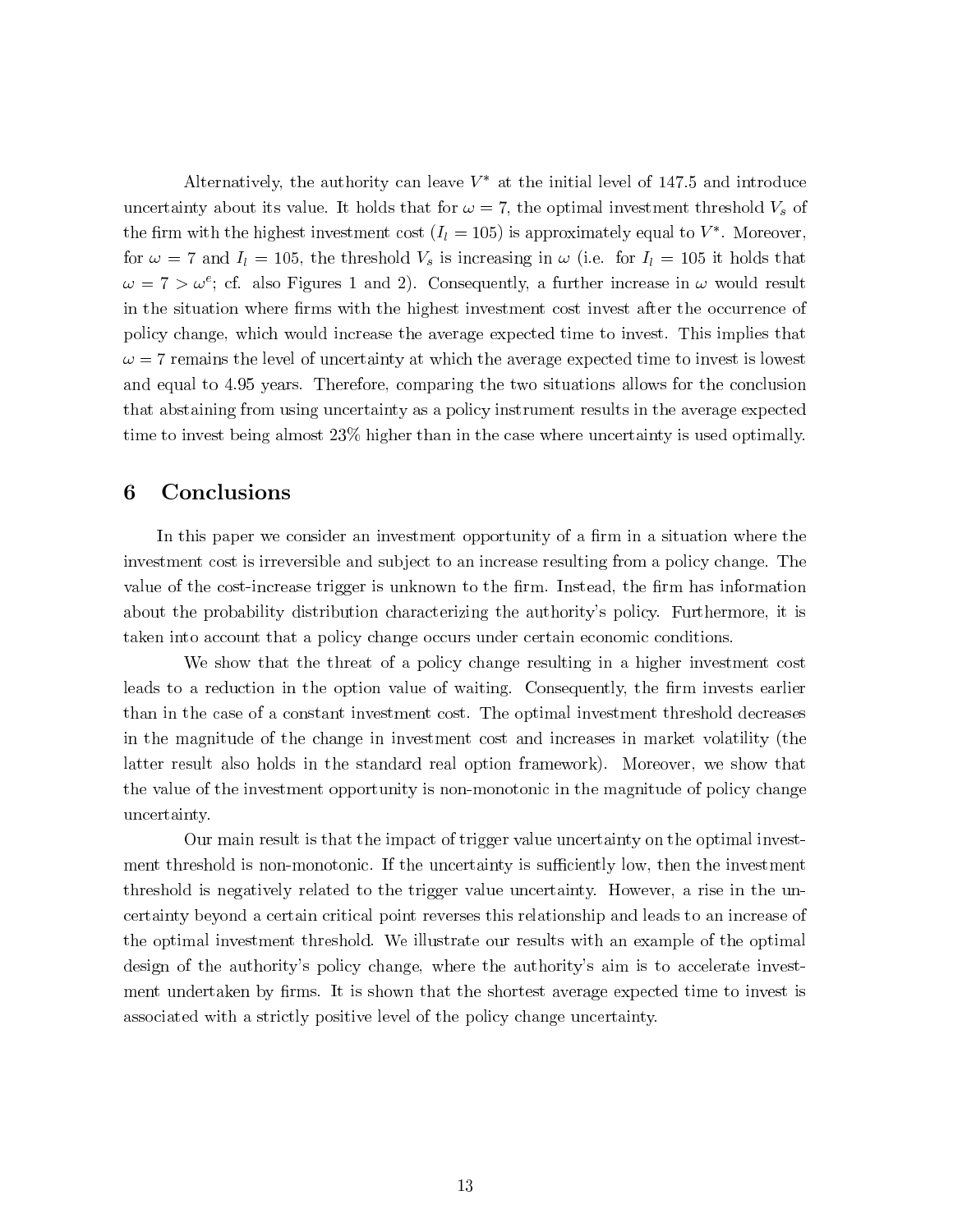# **Proofs of Propositions**  $\mathbf{A}$

**Proof of Proposition 1.** The implicit solution for the optimal investment threshold is found by calculating the first order condition of  $(5)$ . By differentiating  $(5)$  with respect to  $V_s$ , and equalizing to zero, we obtain:

$$
\frac{V^{\beta}}{V_s^{\beta+1}} \left( V_s - \beta V_s + \beta I_l \right) \frac{1 - \Psi(V_s)}{1 - \Psi(\hat{V})} - \left( V_s - I_l \right) \left( \frac{V}{V_s} \right)^{\beta} \left( \frac{\psi(V_s)}{1 - \Psi(\hat{V})} \right)
$$

$$
+ \left( V_h - I_h \right) \left( \frac{V}{V_h} \right)^{\beta} \frac{\psi(V_s)}{1 - \Psi(\hat{V})} = 0.
$$
(A.1)

Further simplification yields:

$$
\frac{1}{V_s^{\beta+1}} (V_s - \beta V_s + \beta I_l) (1 - \Psi(V_s)) - (V_s - I_l) \left(\frac{1}{V_s}\right)^{\beta} \psi(V_s)
$$

$$
+ (V_h - I_h) \left(\frac{1}{V_h}\right)^{\beta} \psi(V_s) = 0,
$$

thus

$$
-(\beta-1) V_s + \beta I_l - h(V_s) (V_s - I_l) V_s + (V_h - I_h) V_s^{\beta+1} \left(\frac{1}{V_h}\right)^{\beta} h(V_s) = 0.
$$

Since  $V_h = \frac{\beta}{\beta - 1} I_h$  (after the jump the McDonald-Siegel problem is left), this is equal to

$$
-h(V_s)V_s^2 - (\beta - 1)V_s + (h(V_s)V_s + \beta) I_l + V_s^{\beta+1}h(V_s)\frac{I_h}{\beta-1}\left(\frac{\beta-1}{\beta I_h}\right)^{\beta} = 0,
$$

what in a straightforward way leads to  $(8)$ .

In order to prove that  $(8)$  is the expression for the maximal value of the project, we calculate the second order condition, which is equal to the following derivative:

$$
\frac{\partial}{\partial V_s}\left(-h(V_s)V_s^2-(\beta-1)V_s+(V_sh(V_s)+\beta)I_l+h(V_s)\frac{(\beta-1)^{\beta-1}}{\beta^{\beta}}\frac{V_s^{\beta+1}}{I_h^{\beta-1}}\right).
$$

After differentiating, we obtain expression for the second order condition of (5):

$$
\frac{\partial^2 F_s}{\partial V_s^2} = -\left(h'(V_s) V_s + h(V_s)\right) \left(V_s - I_l - \frac{V_s}{\beta} \left(\frac{\beta - 1}{\beta} \frac{V_s}{I_h}\right)^{\beta - 1}\right)
$$

$$
-h(V_s) V_s \left(1 - \left(\frac{\beta - 1}{\beta} \frac{V_s}{I_h}\right)^{\beta - 1}\right) - (\beta - 1). \tag{A.2}
$$

The sign of the second component is negative since

$$
1 - \left(\frac{\beta - 1}{\beta} \frac{V_s}{I_h}\right)^{\beta - 1} > 1 - \left(\frac{\beta - 1}{\beta} \frac{V_h}{I_h}\right)^{\beta - 1} = 0. \tag{A.3}
$$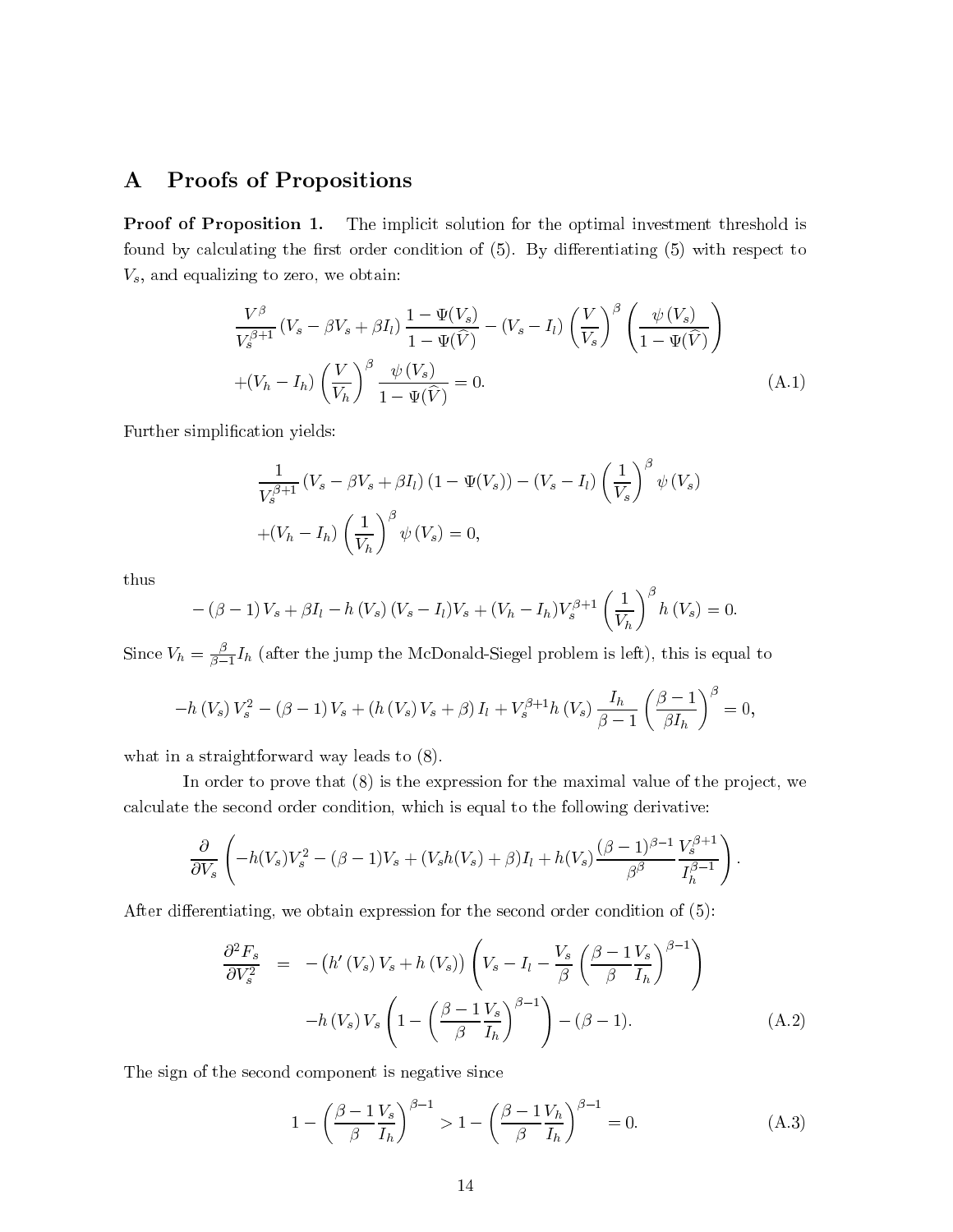The sign of the first component can be determined by notifying that the lower bound of  $V_s$ , denoted by  $V_s$ , is a solution to the following equation, cf. (2)):

$$
\underline{V_s} - I_l = (V_h - I_h) \left(\frac{V_s}{V_h}\right)^{\beta}.
$$
\n(A.4)

For  $V_s = V_s$  the second factor in the first component of (A.2) is equal to zero and for  $V_s > V_s$ it is positive. Therefore the whole expression is negative as long as  $(h'(V_s)V_s + h(V_s))$  his positive. The latter is straightforward to show since  $V_s$  and  $h(V_s)$  are always positive and, on the basis of assumption (2) implying that  $V_s < \mu$ , the hazard rate increases in V.

**Proof of Proposition 2.** By differentiating (B.1) with respect to the hazard rate, while taking into account that  $V_h = \frac{\beta}{\beta - 1} I_h$ , we obtain:

$$
\frac{\partial H}{\partial h} = V_s \left( V_s - I_l - (V_h - I_h) \left( \frac{V_s}{V_h} \right)^{\beta} \right) > 0. \tag{A.5}
$$

The inequality holds since the both factors are positive (cf.  $(A.4)$ ). Since  $\frac{\partial H}{\partial V_s}$  is also positive, we directly obtain the sign of (9).  $\blacksquare$ 

**Proof of Proposition 3.** Using the result of Proposition 2 about the inverse relationship between the hazard rate and the optimal investment threshold, we still have to prove that the sign of the derivative

$$
\left. \frac{\partial h\left(x; \mu, \omega^2\right)}{\partial \left(\omega^2\right)} \right|_{x=V} \tag{A.6}
$$

is positive for  $\omega \in (0, \omega^*)$  and negative for  $\omega \in (\omega^*, \infty)$  for any V smaller than the mean  $\mu$ . First, we recall that

$$
h(x) = \frac{e^{-\frac{(x-\mu)^2}{2\omega^2}}}{\int_x^{\infty} e^{-\frac{(y-\mu)^2}{2\omega^2}} dy}.
$$
\n(A.7)

Using chain rule we obtain

$$
\frac{\partial h(x)}{\partial (\omega^2)} = \Theta \left[ (x - \mu)^2 \int_x^{\infty} e^{-\frac{(y - \mu)^2}{2\omega^2}} dy - \int_x^{\infty} (y - \mu)^2 e^{-\frac{(y - \mu)^2}{2\omega^2}} dy \right],
$$
(A.8)

where  $\Theta$  is given by

$$
\Theta \equiv \frac{\frac{1}{2\omega^4} e^{-\frac{(x-\mu)^2}{2\omega^2}}}{\left(\int_x^\infty e^{-\frac{(y-\mu)^2}{2\omega^2}} dy\right)^2} > 0.
$$
\n(A.9)

Let us define

$$
u \equiv x - \mu. \tag{A.10}
$$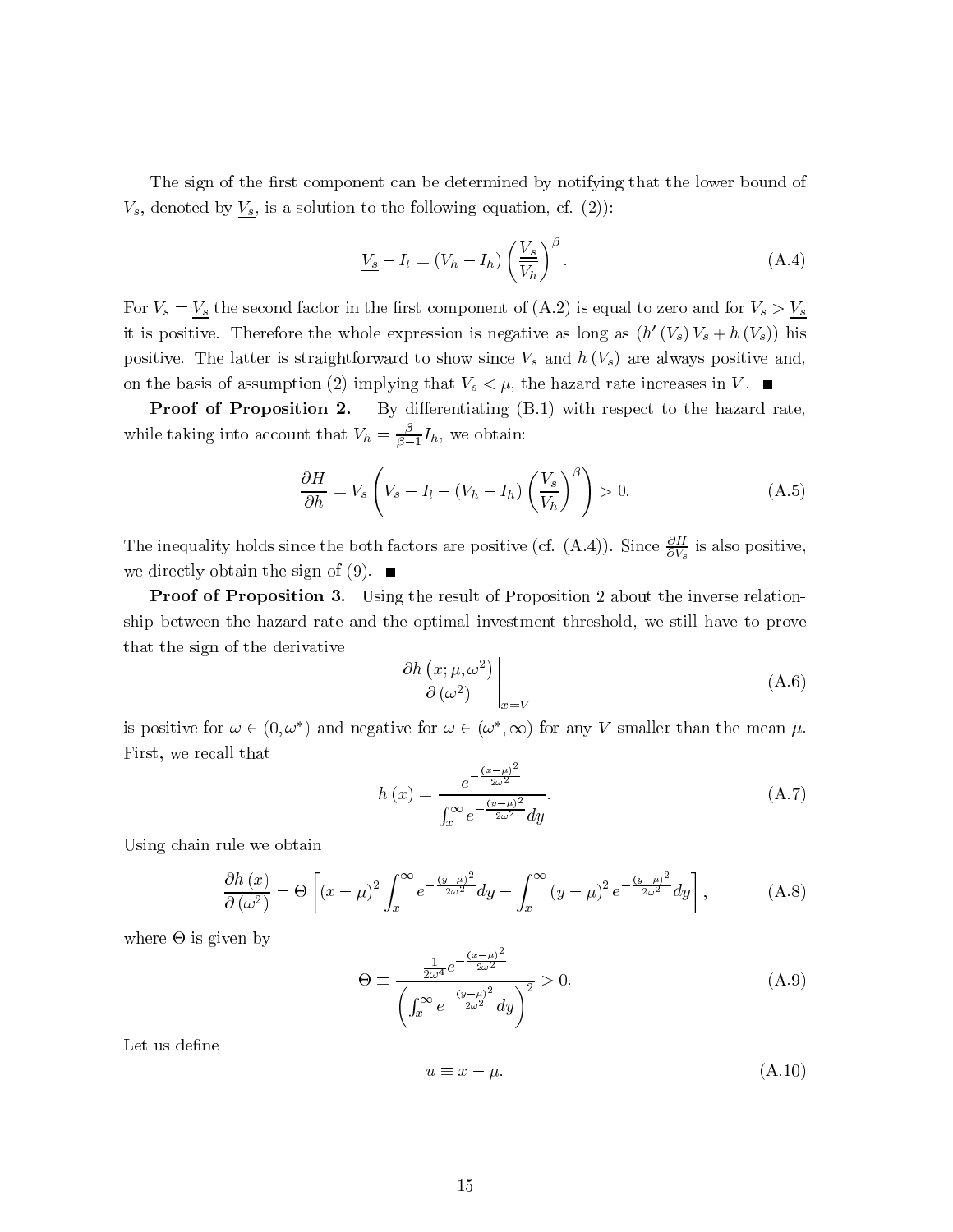After substituting  $(A.10)$  into the second factor of  $(A.8)$  and working out the integrals we obtain

$$
\frac{\partial h(x)}{\partial (\omega^2)} = \frac{\Theta \omega \sqrt{\pi}}{\sqrt{2}} \left[ u^2 + \omega^2 \left( \sqrt{\frac{2u^2}{\pi \omega^2}} e^{-\frac{u^2}{2\omega^2}} - 1 \right) + \right. \\
\left. + (u^2 - \omega^2) \operatorname{erf} \left( \frac{|u|}{\sqrt{2\omega}} \right) \right],
$$
\n(A.11)

where

$$
\operatorname{erf}(z) \equiv \frac{2}{\sqrt{\pi}} \int_0^z e^{-y^2} dy \tag{A.12}
$$

is the error function. It holds that the first component in brackets of  $(A.11)$  is a positive constant. To prove that  $\frac{\partial h(x)}{\partial(\omega^2)}$  is positive for  $\omega \in (0, \omega^*)$  and negative for  $\omega \in (\omega^*, \infty)$  we show that the second component of  $(A.11)$  is decreasing from zero with the limit in minus infinity, and that the third component initially positive and globally decreasing.

It is sufficient to show that

$$
\Gamma \equiv \omega \left( \sqrt{\frac{2u^2}{\pi \omega^2}} e^{-\frac{u^2}{2\omega^2}} - 1 \right) \tag{A.13}
$$

is negative and decreasing with the limit in minus infinity to conclude that the second component of (A.11) possesses these properties, too (since it is an increasing transformation of (A.13)). First, we can immediately observe that  $\lim_{\omega \to 0} \Gamma = 0$ . Moreover, it holds that

$$
\frac{\partial \Gamma}{\partial \omega} = \sqrt{\frac{2}{\pi}} e^{-\frac{u^2}{2\omega^2}} \frac{|u^3|}{\omega^3} - 1,\tag{A.14}
$$

which is always negative since the maximum of  $\frac{\partial \Gamma}{\partial \omega}$  (which occurs for  $\omega = \sqrt{3} |u|$ ) equals  $\sqrt{\frac{54}{\pi}} e^{-\frac{3}{2}} - 1 < 0$ . Therefore  $\Gamma$  is globally decreasing. Furthermore, it is straightforward to show that

$$
\lim_{\omega \to \infty} \Gamma = -\infty. \tag{A.15}
$$

Finally, we decompose the third component in brackets in  $(A.11)$  into

$$
u^2 \operatorname{erf}\left(\frac{|u|}{\sqrt{2}\omega}\right) - \omega^2 \operatorname{erf}\left(\frac{|u|}{\sqrt{2}\omega}\right) \tag{A.16}
$$

and substitute

$$
z \equiv \frac{|u|}{\sqrt{2}\omega}.
$$

Clearly, the first part of  $(A.16)$  is always positive and decreasing. To show that its second part is decreasing as well, we calculate the sign of its derivative

$$
\frac{\partial \left(-\omega^2 \operatorname{erf}\left(z\right)\right)}{\partial \omega} = -\frac{4\omega}{\sqrt{\pi}} \left[ \int_0^z \left(e^{-y^2} - e^{-z^2}\right) dy \right] < 0,\tag{A.17}
$$

since  $e^{-y^2}$  is a decreasing function of y. This completes the proof.  $\blacksquare$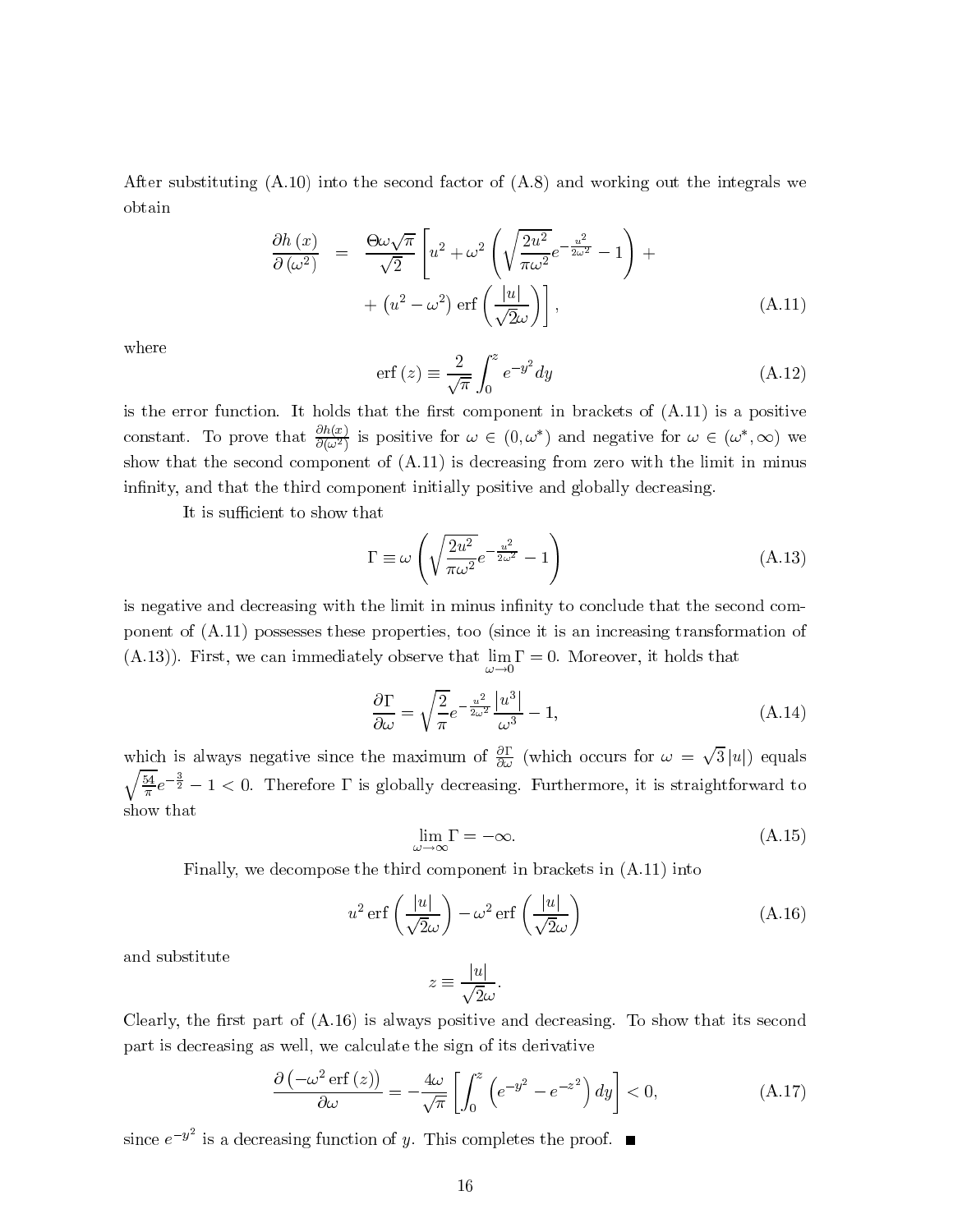# **Comparative Statics**  $\bf{B}$

Let us define the LHS of  $(8)$  as a function:

$$
H(V_s, I_l, I_h, \beta)
$$
\n
$$
= h(V_s)V_s^2 + (\beta - 1)V_s - (V_s h(V_s) + \beta)I_l - h(V_s)\frac{(\beta - 1)^{\beta - 1}V_s^{\beta + 1}}{\beta^{\beta}}\frac{V_s^{\beta + 1}}{I_h^{\beta - 1}}.
$$
\n(B.1)

Differentiating (B.1) with respect to  $I_l$ ,  $I_h$  and  $\beta$ , respectively, yields:

$$
\frac{\partial H}{\partial I_l} = -(V_s h(V_s) + \beta) < 0,
$$
\n
$$
\frac{\partial H}{\partial I_h} = (\beta - 1)h(V_s)\frac{(\beta - 1)^{\beta - 1}}{\beta^{\beta}}\frac{V_s^{\beta + 1}}{I_H^{\beta}} > 0,
$$
\n
$$
\frac{\partial H}{\partial \beta} = V_s - I_l - h(V_s)\frac{(\beta - 1)^{\beta - 1}}{\beta^{\beta}}\frac{V_s^{\beta + 1}}{I_h^{\beta - 1}}\ln\left(\frac{\beta - 1}{\beta}\frac{V_s}{I_h}\right) > 0,
$$
\n(B.2)

 $\forall I_l, I_h$  satisfying  $0 < I_l < I_h$ ,  $\forall \beta \in (1, r/\alpha)$  if  $\alpha > 0$  and  $\forall \beta \in (1, \infty)$  if  $\alpha \leq 0$ . Furthermore, differentiating  $(B.1)$  with respect to  $V_s$  gives:

$$
\frac{\partial H}{\partial V_s} = (h'(V_s)V_s + h(V_s)) \left( V_s - I_l - (V_h - I_h) \left( \frac{V_s}{V_h} \right)^\beta \right) +
$$
\n
$$
+ h(V_s)V_s \left( 1 - \left( \frac{\beta - 1}{\beta} \frac{V_s}{I_h} \right)^{\beta - 1} \right) + (\beta - 1).
$$
\n(B.3)

From the proof of Proposition 1 (cf. (A.4)) it is known that  $\frac{\partial H}{\partial V_s}$  is positive. Finally, by observing that

$$
\frac{dV_s}{dz} = -\frac{\frac{\partial H}{\partial z}}{\frac{\partial H}{\partial V_s}},\tag{B.4}
$$

where  $z$  is an arbitrary parameter of our interest, we know that

$$
sgn \frac{dV_s}{dz} = -sgn \frac{\partial H}{\partial z},\tag{B.5}
$$

what completes the analysis.

# References

ALTUG, SUMRU, FANNY S. DEMERS, AND MICHEL DEMERS (2001). The Impact of Tax Risk and Persistence on Investment Decisions, Economics Bulletin, 5, 1-6.

BERRADA, TONY (1999). Valuing Real Option When Time to Maturity Is Uncertain, Working Paper, University of Geneva.

DIXIT, AVINASH (1993). The Art of Smooth Pasting, Vol. 55 in Fundamentals of Pure and Applied Economics, Harwood Academic Publishers.